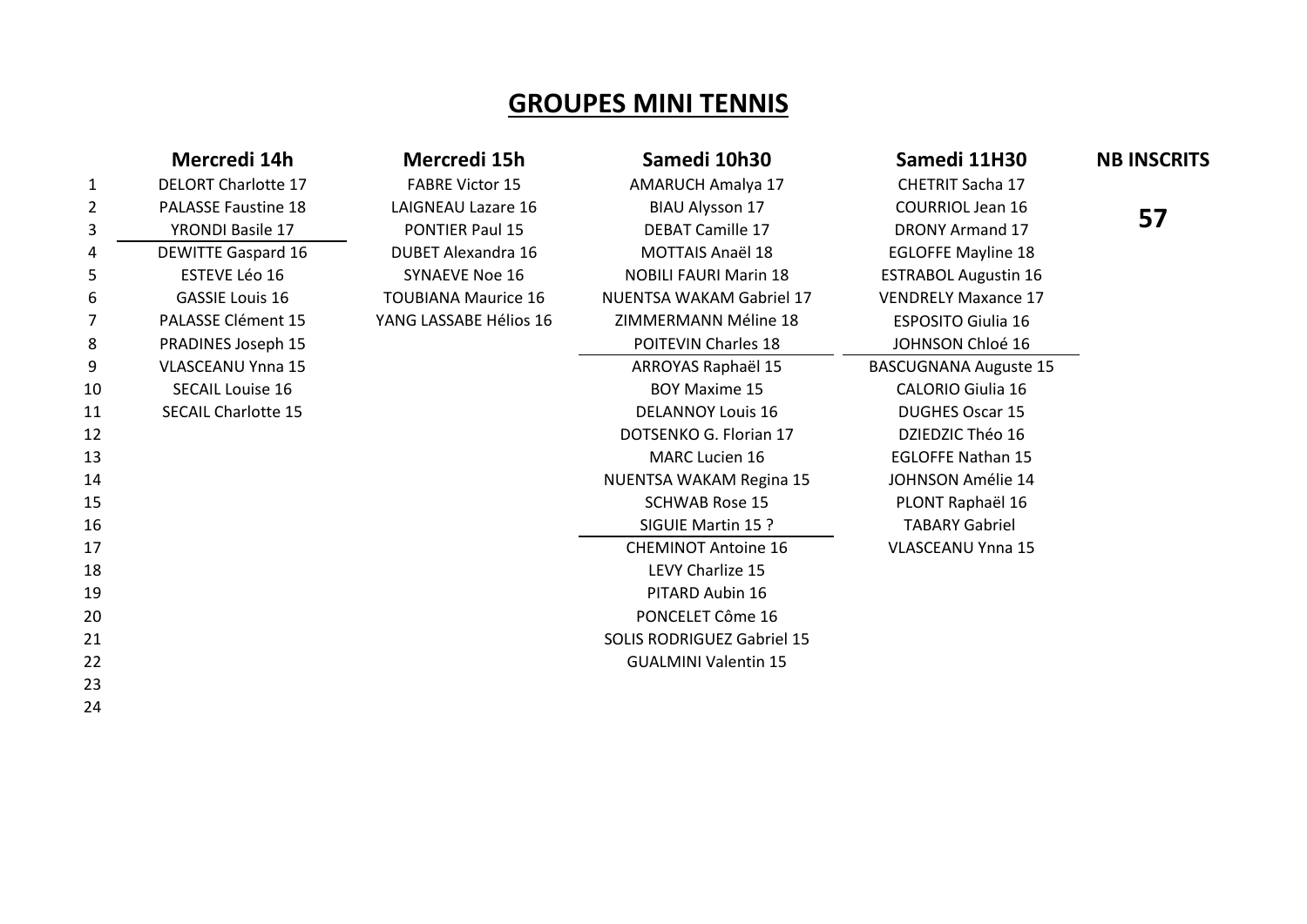|       |              |                |                                                                              | <b>LUNDI</b> |                |                                                                                                                |                |         |              |
|-------|--------------|----------------|------------------------------------------------------------------------------|--------------|----------------|----------------------------------------------------------------------------------------------------------------|----------------|---------|--------------|
|       | $\mathbf{1}$ | $\overline{2}$ | $\mathbf{3}$                                                                 | 4            | 5 <sub>1</sub> | $\bf 6$                                                                                                        | $\overline{7}$ | $\bf 8$ | salle de gym |
| 16h   |              |                |                                                                              |              |                |                                                                                                                |                |         |              |
| 16h30 |              |                |                                                                              |              |                |                                                                                                                |                |         |              |
| 17h   |              |                | <b>ROMAIN</b><br><b>ESTEVE Léo 16</b>                                        |              |                |                                                                                                                |                |         |              |
| 17h30 |              |                | <b>PLONT Raphaël 16<br/>DOTSENKO G. Florian 17</b><br><b>LECEA Joseph 16</b> |              |                |                                                                                                                |                |         |              |
| 18h   |              |                |                                                                              |              |                | <b>BEATRIX (à voir 17h30)</b><br>CRIVELLARI Federico 12<br><b>BABY Raphaël 08</b><br><b>TREMOSA Mathias 10</b> |                |         |              |
| 18h30 |              |                |                                                                              |              |                |                                                                                                                |                |         |              |
| 19h   |              |                |                                                                              |              |                |                                                                                                                |                |         |              |
| 19h30 |              |                |                                                                              |              |                |                                                                                                                |                |         |              |
| 20h   |              |                |                                                                              |              |                |                                                                                                                |                |         |              |
|       |              |                |                                                                              |              |                |                                                                                                                |                |         |              |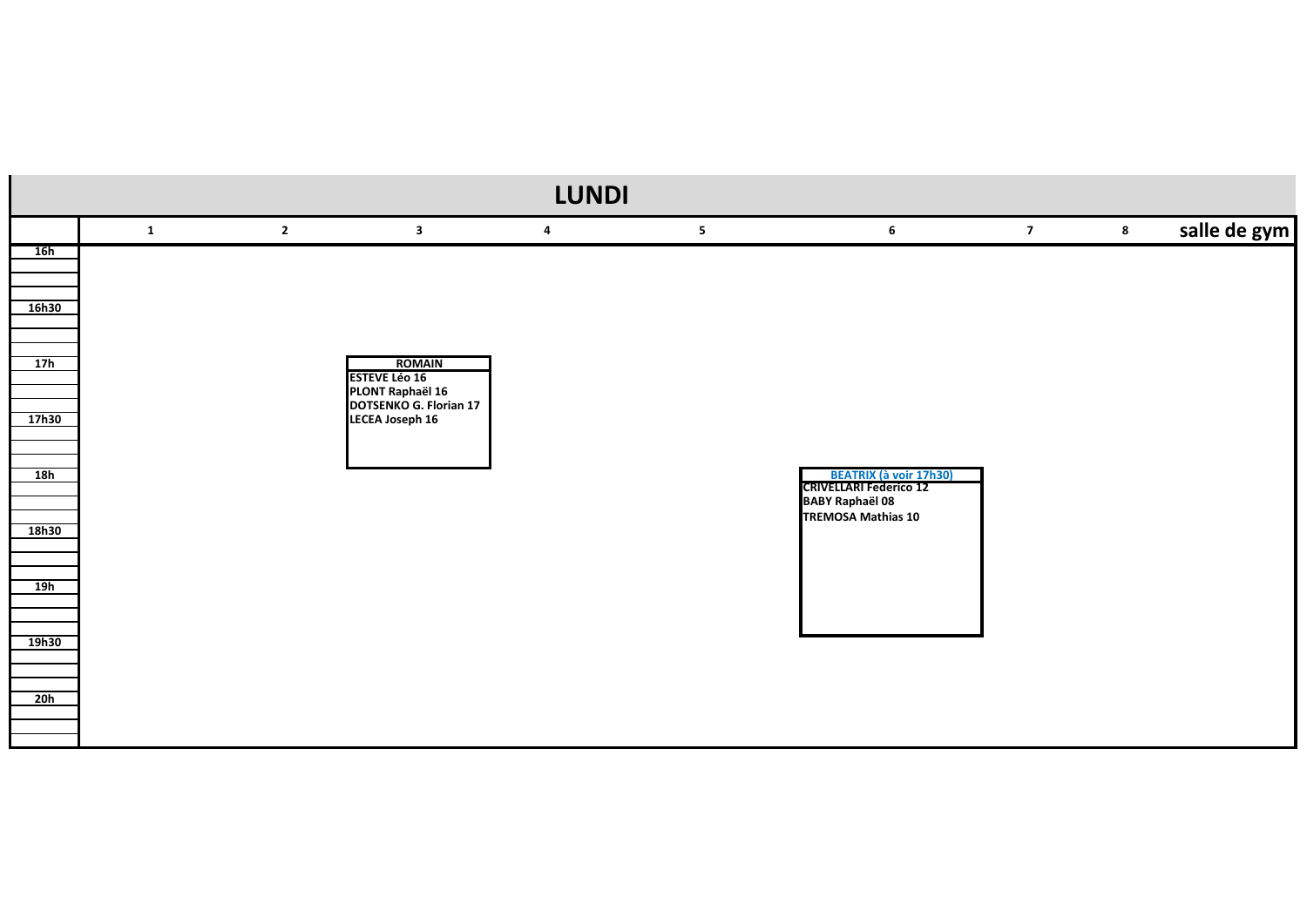| <b>MARDI</b>                                        |                                                                                                                                                                                                                                                                                                                                                                                             |                                                                                                       |   |   |   |   |              |  |  |
|-----------------------------------------------------|---------------------------------------------------------------------------------------------------------------------------------------------------------------------------------------------------------------------------------------------------------------------------------------------------------------------------------------------------------------------------------------------|-------------------------------------------------------------------------------------------------------|---|---|---|---|--------------|--|--|
|                                                     | $\mathbf{1}$                                                                                                                                                                                                                                                                                                                                                                                | $\overline{2}$                                                                                        | 3 | 4 | 5 | 6 | salle de gym |  |  |
| 17h<br>17h30<br>18h<br>18h30<br>19h<br>19h30<br>20h | <b>BEA</b><br><b>GUEMBEL Elsa 12</b><br><b>PARDIES Paloma 12</b><br><b>ARRIGHI dorian 13</b><br><b>BEZOMBES Jules 12</b><br><b>PICARD Corentin 11</b><br><b>TREMOSA Lucas 12</b><br><b>CANADAS Sohan 12</b><br><b>PATRICE</b><br><b>PUECH Blanc Agathe 04</b><br>PUECH Blanc PH 08<br><b>BOQUIEN Mathieu 04</b><br><b>SARTORELLI Noé 07</b><br><b>NOIROT Zoé 09</b><br><b>FHAL Aaron 06</b> | <b>JEAN-LOUIS</b><br><b>SANCHEZ Sandro 09</b><br><b>JOBARD Emilien 08</b><br><b>MUNVEZ Georges 10</b> |   |   |   |   |              |  |  |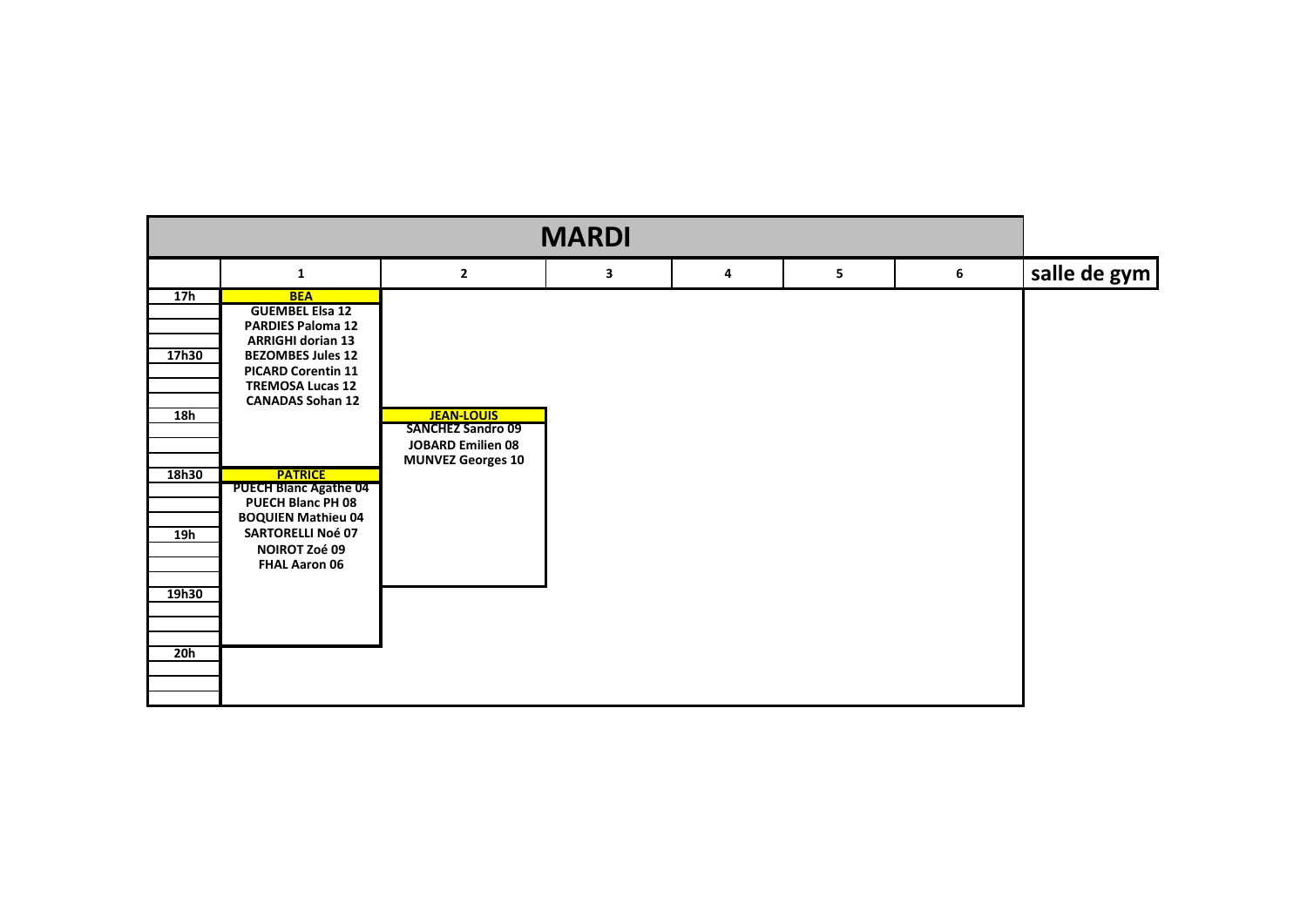|               | <b>MERCREDI</b>                                    |                                                     |                                                                             |                                                                                |                                                                         |                                                                                 |                                                                            |                                                                           |                                                                              |                                                                          |          |                        |
|---------------|----------------------------------------------------|-----------------------------------------------------|-----------------------------------------------------------------------------|--------------------------------------------------------------------------------|-------------------------------------------------------------------------|---------------------------------------------------------------------------------|----------------------------------------------------------------------------|---------------------------------------------------------------------------|------------------------------------------------------------------------------|--------------------------------------------------------------------------|----------|------------------------|
| <b>COURTS</b> | $\mathbf 1$                                        | $\mathbf{2}$                                        | $\overline{\mathbf{3}}$                                                     | 4                                                                              | 5                                                                       | 6                                                                               | $\boldsymbol{7}$                                                           | 8                                                                         | 9                                                                            | 10                                                                       | 13 (ext) | <b>SALLE DE GYM</b>    |
| 13h30         |                                                    | <b>HERVE</b>                                        | <b>IFAN-LOUIS</b>                                                           | <b>NICOLAS</b>                                                                 | <b>LIONNEL</b>                                                          | <b>JULES</b>                                                                    | <b>BEATRIX</b>                                                             | <b>ADRIEN</b>                                                             | <b>PATRICE</b>                                                               | <b>PHILIPPE</b>                                                          |          |                        |
|               |                                                    | <b>DELORT Nicolas 14</b><br>VIGNEAU Raphaël 14      | <b>SCHUTTE Gabriel 14</b><br><b>DURAND Louis 13</b>                         | <b>STAN Maya 11</b><br><b>MASSON Loïs 11</b>                                   | <b>SIMON LONGUEVILLE Louis 10</b><br><b>PRADINES Paul-Elie 10</b>       | <b>CARON Alfred 09</b><br><b>POUMAREDE Antoine 09</b>                           | <b>ABADIE Auguste 07</b><br><b>VERCOUTERE Marius 10</b>                    | <b>DURAND Margaux 08</b><br><b>DURAND Brune 09</b>                        | <b>DUMENIL Arthur 07</b><br><b>TRAUTMANN Thomas 05</b>                       | <b>DENOUN Martin 06</b><br><b>SILVESTRE Elio 08</b>                      |          |                        |
| 14h           | <b>MT</b>                                          | <b>KRUMHORN Gabriel 14</b><br>ZIMMERMAN Robin 15    | <b>MEJANE Marion 12</b><br><b>THILLARD Oscar 12</b>                         | <b>CARON Augustin 12</b><br><b>VLASCEANU Bianca 10</b>                         | <b>VERCOUTERE Landry 12</b><br><b>MEJANE Thomas 12</b>                  | <b>CAZALS Paloma 10</b><br><b>MUNVEZ Georges 10</b>                             | <b>BEN MOHAND Ilian 08</b><br><b>SCHUTTE Raphaël 09</b>                    | <b>CAZALS Sofia 08</b><br><b>CARON Charlotte 08</b>                       | <b>REZAI Louis 06</b><br><b>MASSON Louis 06</b>                              | <b>DESHALBRES Mathieu 07</b><br><b>COURCOUL Marcel 07</b>                |          | <b>JEUX DIRIGES</b>    |
|               | Romain, Laurent                                    |                                                     | <b>NAHI Kayniss 13</b>                                                      | <b>BEN MOHAND Nélia 14</b>                                                     | <b>BLANCHARD Henri 11</b>                                               |                                                                                 | KONO-MANETTI Garance 10 MUNVEZ Laïa 08<br>GLE Paul 10                      | GARCIA-O. Gemma-Rose 09 FHAL Aaron 06                                     | <b>VILLERS Hugo 06</b>                                                       | <b>RUQUET Matthieu 06</b><br><b>COPPA Alejandro 09</b>                   |          |                        |
| 14h30         | 11                                                 |                                                     | <b>JEAN-LOUIS</b>                                                           | <b>NICOLAS</b>                                                                 |                                                                         |                                                                                 |                                                                            |                                                                           |                                                                              |                                                                          |          | <b>JEUX DIRIGES</b>    |
|               |                                                    |                                                     | <b>SEGUIN Jules 12</b><br><b>PARISELLE Noé 12</b><br><b>LEGREL Lukas 13</b> | <b>IORDAN Mical 12</b><br><b>IORDAN Emma 13</b><br><b>GINOULHAC gabriel 13</b> |                                                                         |                                                                                 |                                                                            |                                                                           |                                                                              |                                                                          |          |                        |
| 15h           | M                                                  | <b>ADRIEN</b>                                       | <b>LAFAGE Roxanne 12</b>                                                    | <b>DRUAIS sarah 13</b>                                                         | <b>LIONNEL</b>                                                          | <b>HERVE</b>                                                                    | <b>BEATRIX</b>                                                             | <b>FLORIAN</b>                                                            | <b>PATRICE</b>                                                               | <b>PHILIPPE</b>                                                          |          | <b>JEUX DIRIGES</b>    |
|               | Romain                                             | <b>BIANCHINI Théo 08</b>                            | LAMOURDEDIEU Diane 12<br><b>SIRE Eugénie 12</b>                             |                                                                                | <b>TRONCHE Jean 10</b><br>HA MINH Alban 10<br><b>DESJARDIN Laura 11</b> | <b>LLANTA Naïs 09</b><br><b>GALABERT Marie 10</b><br><b>TARRACOL Clément 09</b> | <b>AUDOUIN Victor 09</b><br><b>ALBER Lyan 10</b><br><b>CAROL Maxime 10</b> | LIONNEL (court 8)<br><b>CORDIER Arthur 10</b><br><b>DESLOUS Nathan 10</b> | SOULA U. Thierry 06<br><b>COURTEL Jocelyn 07</b><br><b>LECLERC Pierre 06</b> | <b>TARRACOL Marius 05</b><br>ZAGO Valentin 07<br><b>PINTO Mathias 04</b> |          |                        |
| 15h30         | $\overline{7}$                                     |                                                     | JEAN-LOU                                                                    |                                                                                | LAGUNA Gaël 07                                                          | <b>DELACHEZE Oscar 10</b>                                                       | PONTIER Inès 09                                                            | KURCZEWSKI M-Antoine 07 SOMVILLE Paul 07                                  |                                                                              | PEREZ Tom 04                                                             |          | <b>PP GAC</b>          |
|               |                                                    |                                                     | <b>CANTOURNEL Axel 13</b><br>DE MERINGO Léo 13                              | <b>NYCKEES Louis 14</b><br><b>DESLOUS Lucas 13</b>                             | <b>BATOZ Noa 10</b><br>FHAL Sasha 09                                    | <b>LORDAT Charlotte 10</b><br><b>COURTEL Jean-Camille 10</b>                    | <b>EYBERT Emma 09</b><br>OKSMAN Joseph 07                                  | <b>DOMENECH Jean 07</b>                                                   | <b>OKSMAN Louis 05</b><br><b>BEUGIN Agathe 06</b>                            | <b>MEUNIER Antoine 05</b><br><b>MEUNIER Pierre 07</b>                    |          |                        |
|               |                                                    |                                                     | <b>AGUADO Esteban 14</b>                                                    | <b>PICHERY Olivia 14</b>                                                       |                                                                         | <b>LLANTA Cielo 10</b>                                                          |                                                                            |                                                                           |                                                                              |                                                                          |          |                        |
| 16h           |                                                    |                                                     | <b>KERDEVEZ Maxime 14</b><br><b>PONTIER Gabriel 14</b>                      |                                                                                |                                                                         | <b>HECKMANN Leo C. 10</b>                                                       |                                                                            |                                                                           |                                                                              |                                                                          |          |                        |
| 16h30         | <b>LIONNEL</b>                                     | <b>ADRIEN</b>                                       |                                                                             | LAURENT/JEAN-LOUIS/FLORIAN                                                     | <b>NICOLAS</b>                                                          | <b>PATRICE</b>                                                                  | <b>BEATRIX</b>                                                             | <b>ROMAIN</b>                                                             | <b>HERVE</b>                                                                 | <b>PHLIPPE</b>                                                           |          |                        |
|               | <b>ORGILES Manon 07</b>                            | <b>MAUREL Grégoire 11</b>                           | <b>AMARUCH Enora 15</b>                                                     | <b>AUBRUN Pierre-A 13</b>                                                      | <b>BORDEAUX Sacha 12</b>                                                | <b>BUZZO Paul 11</b>                                                            | <b>CAICEDO Camila 11</b>                                                   | <b>GUILBOT Sara 10</b>                                                    | <b>BORDEAUX Philibert</b>                                                    | <b>GEERAERTS William</b>                                                 |          |                        |
|               | LAPEYRE Mathilde 06<br>LONGUEFOSSE Juliette 05     | <b>MAGNAC Alexis 09</b><br>MUFUNDU Sarah Inès 09    | <b>OULDAMAR Anaë 14</b><br><b>CUNY Maxance 15</b>                           | <b>BENAVIDES Hadrien 13</b><br><b>COURTEL Gaspard 13</b>                       | <b>NEGRE Cyprien 12</b><br><b>FHAL Ruben 13</b>                         | <b>COHEN Benjamin</b><br><b>ARMANDET Valentin</b>                               | <b>MAROUCHE Manel 11</b><br>FELIPE LOPEZ Mayra 12                          | <b>BEZARD Léa 09</b><br><b>GUILBOT Nora 09</b>                            | <b>BUZZO Arnaud</b><br><b>LAPEYRE Paul</b>                                   | <b>BRETIN Léopaul</b><br><b>MARION Bastien</b>                           |          |                        |
| 17h           | OTGUERGOUST Emma 07<br><b>BERTOUX Victor 08</b>    | <b>SCHOUFT Louise 05</b><br><b>MAUREL Louise 08</b> | <b>ESTEVE Léo 16</b>                                                        | <b>CAICEDO Santiago 12</b>                                                     |                                                                         | <b>BOULFETA Dahli</b>                                                           | <b>CASTERAS Eva 12</b><br>JOURDAN Daphnée 12                               | <b>ANDRES Liloo-V. 11</b>                                                 | <b>ESTRADE Thomas</b>                                                        | <b>MISSONNIER Martin</b>                                                 |          | PP Centre entrainement |
|               | <b>CARLE Sarah 07</b>                              |                                                     |                                                                             |                                                                                |                                                                         |                                                                                 |                                                                            |                                                                           |                                                                              |                                                                          |          |                        |
| 17h30         |                                                    |                                                     |                                                                             |                                                                                |                                                                         |                                                                                 |                                                                            |                                                                           |                                                                              |                                                                          |          |                        |
|               |                                                    |                                                     |                                                                             |                                                                                |                                                                         |                                                                                 |                                                                            |                                                                           |                                                                              |                                                                          |          |                        |
| 18h           | <b>LAURENT</b>                                     | <b>ADRIEN</b>                                       | <b>LIONNEL</b>                                                              | <b>NICOLAS</b>                                                                 | <b>JEAN-LOUIS</b>                                                       | <b>BEATRIX</b>                                                                  | <b>ROMAIN</b>                                                              | <b>PATRICE</b>                                                            | <b>HERVE</b>                                                                 | PHILIPPI                                                                 |          | <b>PP ELITE/PERF</b>   |
|               | TEXEIRA-C. Gabriel 09<br>OLIO Romain 08            | DEOTTO Jules 07<br><b>BRUNIQUEL Mathieu 04</b>      | <b>BURLIN Marion</b><br><b>AVION Hortense</b>                               | <b>BOSQUET Thomas</b><br><b>CATALAN Horacio</b>                                | <b>BEZARD Thomas</b><br><b>CASASSUS Thomas</b>                          | <b>BONNEL Gaspard 07</b><br><b>TAILLIER Anatole 07</b>                          | <b>FARGE Romain</b><br><b>JOURDAN Paul</b>                                 | <b>DUHAU MARTIN Gaspar</b><br><b>GEERAERTS Maxime</b>                     | <b>VOURCH Enora</b><br><b>BANCAREL Yona</b>                                  | <b>PIPARD Victor</b><br><b>SUBRA Jules</b>                               |          |                        |
|               | <b>NOIROT Zoé 09</b>                               | <b>LAFFONT Arthur 07</b>                            | <b>ANDELKOVIC Jana</b>                                                      | <b>SAMMITO Gabriel</b>                                                         | <b>LOUBAUD Nathan</b>                                                   | <b>CABRERA Justine 06</b>                                                       | <b>CAMPOS Louis</b>                                                        | <b>MAROUCHE Ilan</b>                                                      | <b>CHALON Fabien</b>                                                         | <b>BASTIDES JULES</b>                                                    |          |                        |
| 18h30         | <b>NOIROT Achille 07</b><br><b>CAZANOVE Pia 06</b> | <b>SERIGNAC Joseph 06</b><br><b>HEROUT Alban 04</b> | <b>BAZZO Mahaut</b>                                                         | <b>FALCOU Timéo</b>                                                            | <b>JOUIN Maël</b>                                                       | <b>BOUYSSES Marc 06</b><br><b>DUCOURNAU Sybille 06</b>                          | <b>LEFEVRE Roxanne</b>                                                     | <b>DARNERE Antoine</b>                                                    | <b>REBOUL Lucas</b>                                                          | <b>BALAN théo</b>                                                        |          |                        |
|               | <b>BARBET Paul 05</b>                              | <b>BERTEAUD Inès 04</b>                             |                                                                             |                                                                                |                                                                         |                                                                                 |                                                                            |                                                                           |                                                                              |                                                                          |          |                        |
| 19h           | <b>DENOUN Martin 06</b>                            |                                                     |                                                                             |                                                                                |                                                                         |                                                                                 |                                                                            |                                                                           |                                                                              |                                                                          |          |                        |
|               |                                                    |                                                     |                                                                             |                                                                                |                                                                         |                                                                                 |                                                                            |                                                                           |                                                                              |                                                                          |          |                        |
|               |                                                    |                                                     |                                                                             |                                                                                |                                                                         |                                                                                 |                                                                            |                                                                           |                                                                              |                                                                          |          |                        |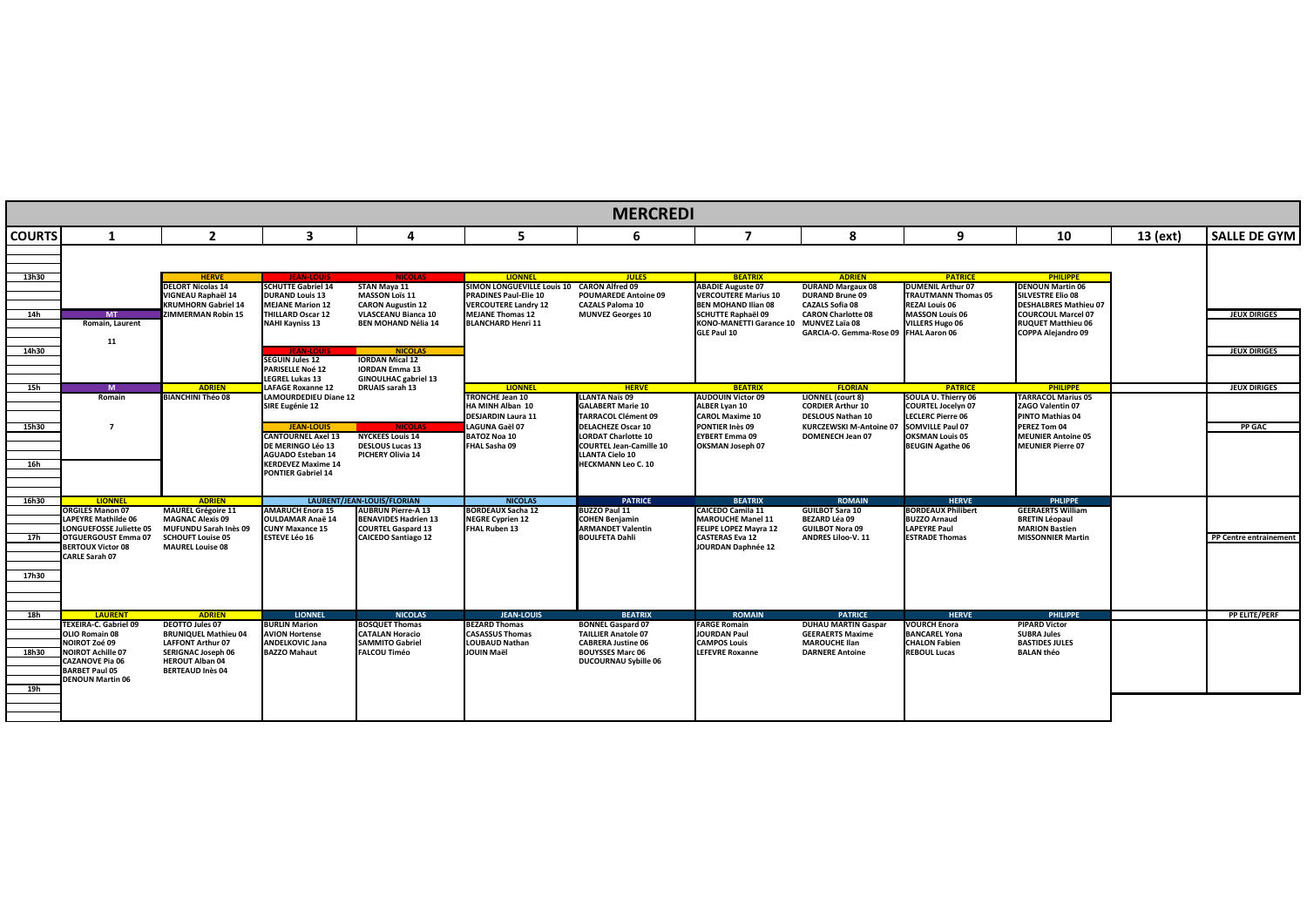| <b>JEUDI</b> |                                                 |                                             |   |   |   |   |              |  |  |  |
|--------------|-------------------------------------------------|---------------------------------------------|---|---|---|---|--------------|--|--|--|
|              | 1                                               | $\mathbf{2}$                                | 3 | 4 | 5 | 6 | salle de gym |  |  |  |
| 17h          |                                                 |                                             |   |   |   |   |              |  |  |  |
|              |                                                 |                                             |   |   |   |   |              |  |  |  |
| 17h30        |                                                 |                                             |   |   |   |   |              |  |  |  |
|              |                                                 |                                             |   |   |   |   |              |  |  |  |
|              |                                                 |                                             |   |   |   |   |              |  |  |  |
| <b>18h</b>   |                                                 |                                             |   |   |   |   |              |  |  |  |
| 18h15        | <b>NICOLAS</b>                                  | <b>JEAN-LOUIS</b>                           |   |   |   |   |              |  |  |  |
|              | <b>FABAS Lou 05</b><br><b>SERIGNAC Oscar 08</b> | <b>SERIGNAC Léontine 11</b>                 |   |   |   |   |              |  |  |  |
| 18h30        | <b>LABAUTHE Louis 08</b>                        | <b>LABAUTHE Margaux 11</b><br>SOLER Noam 15 |   |   |   |   |              |  |  |  |
|              | <b>VERNIER Victor 08</b>                        | <b>VERNIER Timothée 14</b>                  |   |   |   |   |              |  |  |  |
|              |                                                 | <b>SOLER Sara 11</b>                        |   |   |   |   |              |  |  |  |
|              |                                                 |                                             |   |   |   |   |              |  |  |  |
| 19h          |                                                 |                                             |   |   |   |   |              |  |  |  |
|              |                                                 |                                             |   |   |   |   |              |  |  |  |
|              |                                                 |                                             |   |   |   |   |              |  |  |  |
| 19h30        |                                                 |                                             |   |   |   |   |              |  |  |  |
| 19h45        |                                                 |                                             |   |   |   |   |              |  |  |  |
|              |                                                 |                                             |   |   |   |   |              |  |  |  |
|              |                                                 |                                             |   |   |   |   |              |  |  |  |
| <b>20h</b>   |                                                 |                                             |   |   |   |   |              |  |  |  |
|              |                                                 |                                             |   |   |   |   |              |  |  |  |
|              |                                                 |                                             |   |   |   |   |              |  |  |  |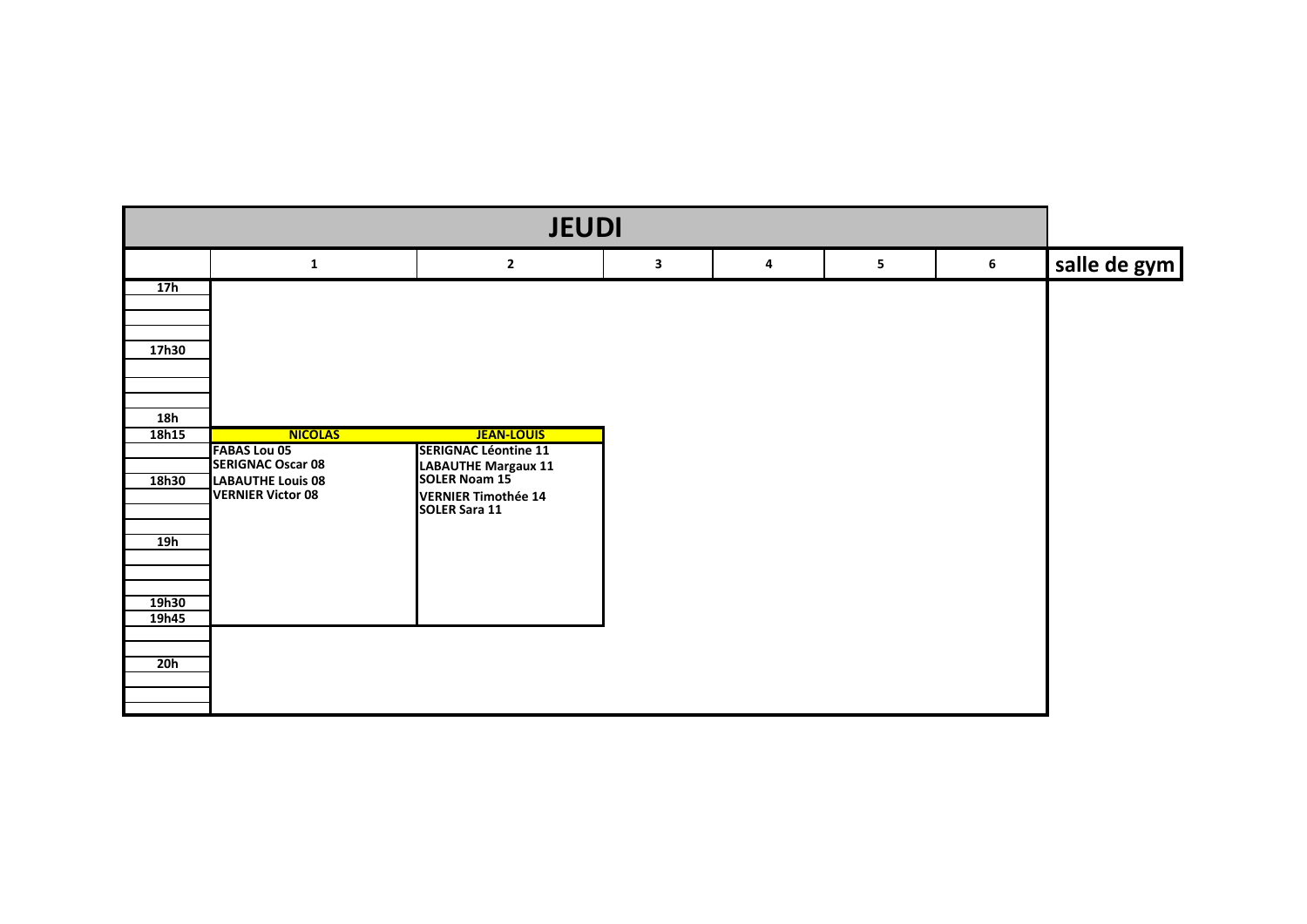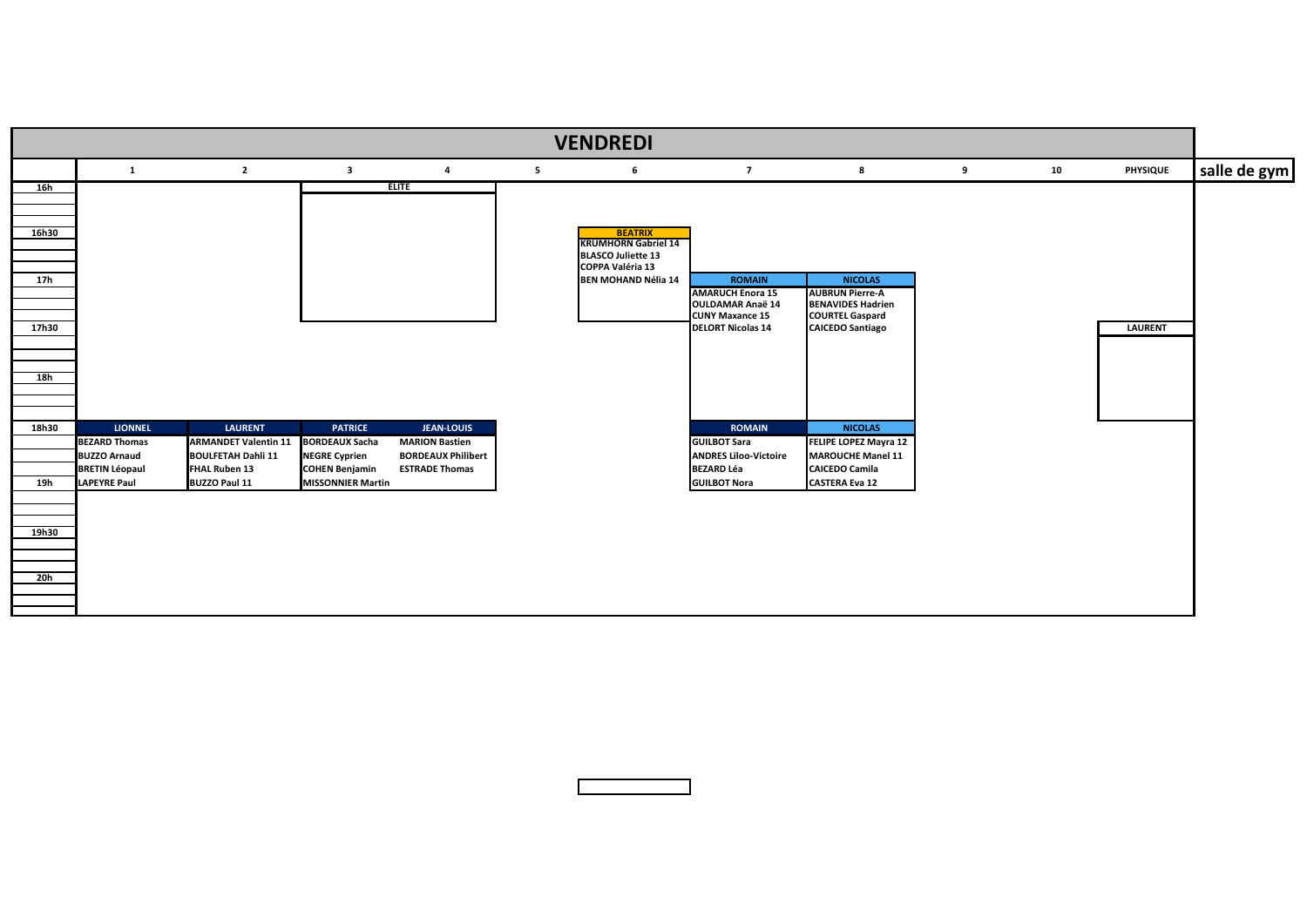| <b>SAMEDI</b>                |                                                                                                                                                   |                                                                                                                                                                                                                            |                                                                                                                                                                                               |                                                                                                                                                                                                                                |                                                                                                                                                                                       |                                                                                                                                                                                                 |                                                                                                                                                                         |                                                                                                                              |                                                                                    |
|------------------------------|---------------------------------------------------------------------------------------------------------------------------------------------------|----------------------------------------------------------------------------------------------------------------------------------------------------------------------------------------------------------------------------|-----------------------------------------------------------------------------------------------------------------------------------------------------------------------------------------------|--------------------------------------------------------------------------------------------------------------------------------------------------------------------------------------------------------------------------------|---------------------------------------------------------------------------------------------------------------------------------------------------------------------------------------|-------------------------------------------------------------------------------------------------------------------------------------------------------------------------------------------------|-------------------------------------------------------------------------------------------------------------------------------------------------------------------------|------------------------------------------------------------------------------------------------------------------------------|------------------------------------------------------------------------------------|
|                              | $\mathbf{1}$                                                                                                                                      | $\overline{2}$                                                                                                                                                                                                             | $\overline{\mathbf{3}}$                                                                                                                                                                       | 4                                                                                                                                                                                                                              | 5 <sup>5</sup>                                                                                                                                                                        | 6                                                                                                                                                                                               | $\overline{7}$                                                                                                                                                          | 8                                                                                                                            | 9                                                                                  |
| 9h<br>9h30                   | <b>LOUBAUD Nathan 06</b><br><b>SILVESTRE Elio 08</b><br><b>CASASSUS thomas 06</b><br><b>DENOUN Martin 06</b>                                      | <b>LAURENT</b><br><b>BONNEL Gaspard 07</b><br><b>TAILLIER Anatole 07</b><br>JOUIN Maël 06<br><b>BOUYSSES Marc 06</b>                                                                                                       | NICOLAS (court 3)<br>COPPA Alejandro 09<br><b>LAFFONT Arthur 07</b><br><b>LAROCHE Martin 06</b><br><b>ALVES Killian 05</b>                                                                    |                                                                                                                                                                                                                                |                                                                                                                                                                                       |                                                                                                                                                                                                 |                                                                                                                                                                         |                                                                                                                              |                                                                                    |
| 10H<br>10h30                 | M T                                                                                                                                               | Romain, Laurent, Nicolas                                                                                                                                                                                                   |                                                                                                                                                                                               | <b>PHILIPPE (court 7)</b><br><b>BOUILHOU Dalva 12</b><br><b>DRUAIS Sarah 13</b><br><b>JULLIEN Esteban 14</b><br><b>MARC Edgar 11</b><br><b>PELIZZARI Gabriel 14</b><br><b>BEN MOHAND Nélia 14</b><br><b>MOHTAJI Pauline 11</b> | <b>ADRIEN</b> (court 8)<br><b>ISAAC Noah 13</b><br><b>SHANG Abel 14</b><br><b>FREGONAS Livia 13</b><br><b>CHEMINOT Alma 13</b><br><b>SAGNIEZ Iliana 15</b><br><b>BELEVAL Susan 15</b> |                                                                                                                                                                                                 |                                                                                                                                                                         |                                                                                                                              |                                                                                    |
| <b>11h</b>                   |                                                                                                                                                   | 22                                                                                                                                                                                                                         | JD / JEAN-LOUIS-DAMIEN<br>Les jeux dirigés de 11h<br>concernent tous les enfants qui<br>ont tennis à 10h et à 11h30                                                                           | <b>PATRICE (court 4)</b><br>SIRE Eugénie 12<br>LEVY Raphaël 11                                                                                                                                                                 | <b>DELPECH Manon 09</b><br><b>MOUYSSET Jeanne 06</b>                                                                                                                                  | <b>BEATRIX (court 5/6)</b><br><b>RIVIERE Julia 04</b><br><b>DAUBERT Diane 04</b>                                                                                                                | <b>PHILIPPE</b> (court 7)<br>RINGOT Jawad 10<br><b>DOLLEY Antoine 08</b>                                                                                                | LIONNEL (court 8)<br><b>BREMBILLA Paul 08</b><br><b>MOURET Agathe 08</b>                                                     | <b>ADRIEN</b> (court 5)<br><b>COURRIOL Victor 11</b><br>LE DAIN Typhaine 11        |
| 11h30<br>12h                 | <b>MT</b><br>Romain, Laurent<br>17                                                                                                                | <b>NICOLAS (court 3)</b><br><b>COURRIOL Manon 14</b><br><b>FAREMAZ Emma 14</b><br><b>DZIEDZIC Luke 14</b><br><b>SERRES Adam 14</b><br><b>GUICHOT Eloïse 14</b><br><b>DUBARRY Baptiste 13</b><br><b>BEN MOHAND Nélia 14</b> | <b>JEAN-LOUIS (court 4)</b><br><b>BLASCO Juliette 13</b><br><b>COURRIOL Jules 13</b><br><b>COPPA Valéria 13</b><br><b>DUMENIL Nina 13</b><br><b>IORDAN Emma 13</b><br><b>CANOVAS Chloé 13</b> | <b>MOURET Margaux 11</b><br>STAN Maya 11<br><b>MARTIN Joséphine 11</b><br><b>IORDAN Mical 12</b>                                                                                                                               | <b>FABAS Lou 05</b><br><b>BEUGIN Camille 04</b>                                                                                                                                       | <b>AUVERGNAT Valentine 05</b><br><b>ROTSZILD Méline 05</b>                                                                                                                                      | <b>PRADINES Paul-Elie 10</b><br><b>BERTHOUX Victor 08</b><br><b>DURET Paul 10</b><br><b>AVERSENQ Jean-Baptiste 11</b><br><b>BRU Darius 10</b><br><b>LEGALL Milan 12</b> | <b>MOUYSSET Perrine 08</b><br><b>DUMENIL Arthur 07</b><br>JOSSERAND Timothé 08<br>OLIO Romain 08<br><b>BRUNEL Gabriel 08</b> | <b>ALBER Liyan 10</b><br><b>CANOVAS Alexandre 10</b><br><b>VLASCEANU Bianca 10</b> |
| 12h30<br>13h<br>13h30        | <b>NICOLAS (court 1)</b><br><b>GEERAERTS William</b><br><b>SAMMITO Gabriel</b><br><b>CATALAN Horacio</b>                                          | <b>LAURENT</b> (court 2)<br><b>JOURDAN Paul</b><br><b>BOSQUET Thomas</b><br><b>BARTHEZ Alexandre</b>                                                                                                                       | <b>ROMAIN (court 3)</b><br><b>LEFEVRE Roxanne</b><br><b>DUAU MARTIN gaspar</b><br><b>MAROUCHE Ilan</b><br><b>FALCOU Timéo</b>                                                                 | <b>PATRICE (court 4)</b><br><b>DARNERE Antoine</b><br><b>GEERAERTS Maxime</b><br><b>CAMPOS Louis</b><br><b>FARGE Romain</b>                                                                                                    | <b>PHILIPPE (court 5)</b><br><b>KRYNEN Louka</b><br><b>REBOUL Lucas</b><br><b>BANCAREL Yona</b><br><b>BASTIDES JULES</b>                                                              | <b>BEATRIX</b> (court 6)<br><b>PIPARD Victor</b><br><b>MAISONNEUVE Rémi</b><br><b>CHALON Fabien</b><br><b>SUBRA Jules</b>                                                                       | <b>LIONNEL</b> (court 7)<br><b>AVION Hortense</b><br><b>ANDELKOVIC Jana</b><br><b>BAZZO Mahaut</b><br><b>BURLIN Marion</b>                                              |                                                                                                                              |                                                                                    |
| 14h<br>14h30<br>15h<br>15h30 | PHILIPPE (court 1)<br>PEREZ Tom 04<br><b>MENOUX Yvan 05</b><br><b>SCHUTTE Raphaël 09</b><br><b>TORENAAR Mathis 04</b><br><b>SARTORELLI Noé 07</b> | JEAN-LOUIS (court 2)<br><b>PINTO Mathias 04</b><br><b>CABRERA Justine 06</b><br><b>VITRAT Antoine 04</b><br><b>LORAND Hadrian 04</b><br>ZAGO Valentin 07                                                                   | <b>PATRICE</b> (court 3)<br><b>TEXEIRA-C. Gabriel 09</b><br><b>LANGE Maxime 10</b><br><b>DENIS GARCIA edgar 09</b><br><b>BASTIE Hadrien 09</b><br>LIPSKI Joël 07<br><b>KOCH Maxence 11</b>    |                                                                                                                                                                                                                                | <b>ADRIEN</b> (court 4)<br><b>LANGE Alexandre 13</b><br><b>N'GUYEN Luc 06</b><br>LAGUNA Gaël 07                                                                                       | <b>BEA</b> (court 6)<br><b>CHANAUD Léandre 06</b><br><b>PAUL Grégoire 06</b><br><b>LENNE Valentin 06</b><br><b>BOUCHARD Mathéo 06</b><br><b>DELAIRE Alexandre 07</b><br><b>BOULFETAH Dan 07</b> |                                                                                                                                                                         |                                                                                                                              |                                                                                    |
| 16h                          |                                                                                                                                                   |                                                                                                                                                                                                                            |                                                                                                                                                                                               |                                                                                                                                                                                                                                |                                                                                                                                                                                       |                                                                                                                                                                                                 |                                                                                                                                                                         |                                                                                                                              |                                                                                    |

|                                                                      | 8                                                                                                                                                                                                               | 9                                                                                                                                                                 |
|----------------------------------------------------------------------|-----------------------------------------------------------------------------------------------------------------------------------------------------------------------------------------------------------------|-------------------------------------------------------------------------------------------------------------------------------------------------------------------|
|                                                                      |                                                                                                                                                                                                                 |                                                                                                                                                                   |
|                                                                      |                                                                                                                                                                                                                 |                                                                                                                                                                   |
| t 7)<br>10<br>e 08<br>lie 10<br>or 08<br>LO.<br>ptiste 11<br>0<br>12 | <b>LIONNEL (court 8)</b><br><b>BREMBILLA Paul 08</b><br><b>MOURET Agathe 08</b><br><b>MOUYSSET Perrine 08</b><br><b>DUMENIL Arthur 07</b><br>JOSSERAND Timothé 08<br>OLIO Romain 08<br><b>BRUNEL Gabriel 08</b> | <b>ADRIEN (court 5)</b><br><b>COURRIOL Victor 11</b><br>LE DAIN Typhaine 11<br><b>ALBER Liyan 10</b><br><b>CANOVAS Alexandre 10</b><br><b>VLASCEANU Bianca 10</b> |
| t 7)<br>ıse<br>ana<br>ut<br>Эn                                       |                                                                                                                                                                                                                 |                                                                                                                                                                   |